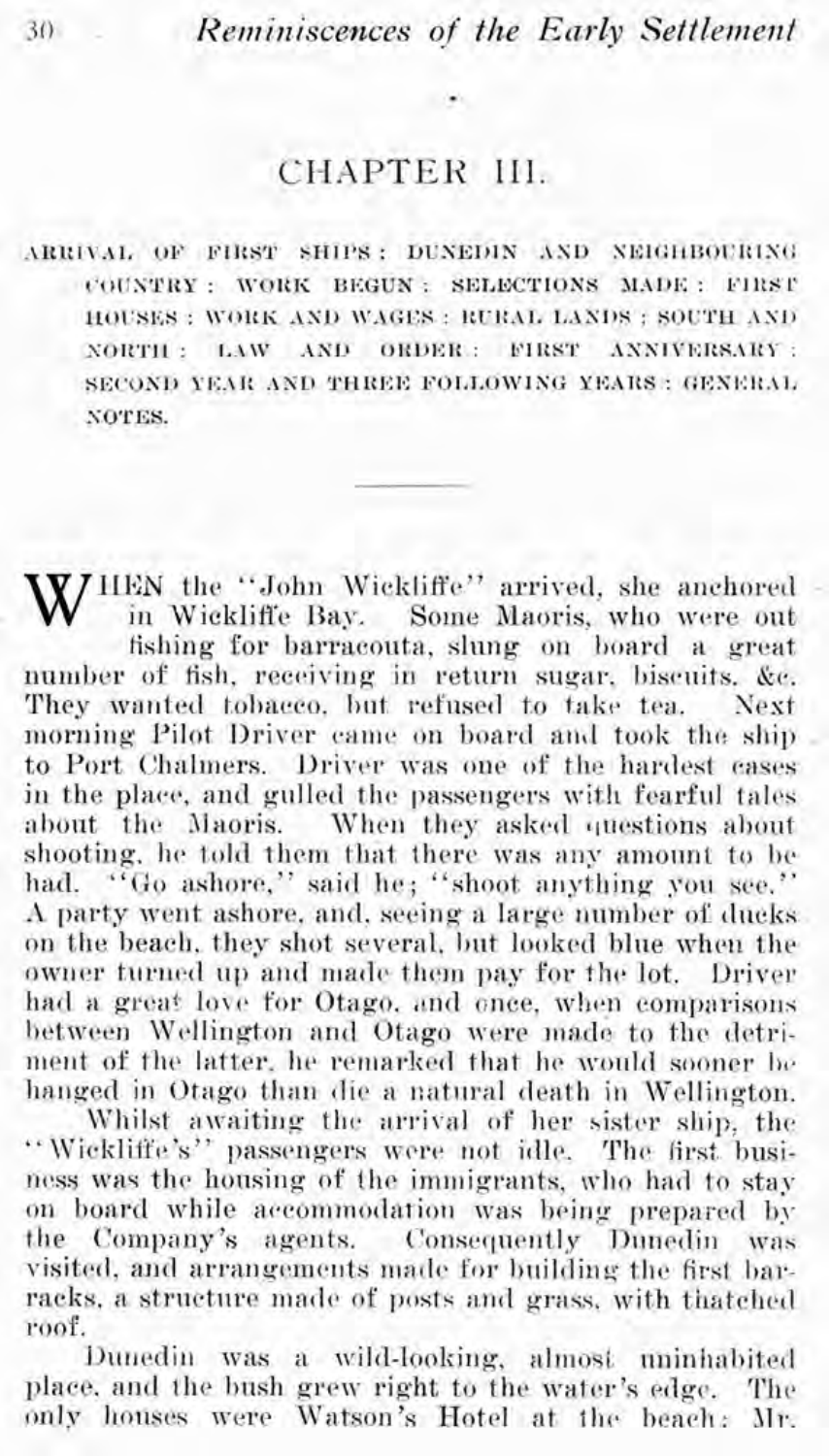Kettle's house, near where the "Otago Daily Times" office now is; Pelichet's house at Pelichet Bay; and a clay hut on the point above Anderson's Bay. The older settlers lived at Otakou, as the settlement inside the Heads was called, and Port Chalmers boasted one house, a large clay whare, with thatched roof, while in the bush was a small hut. occupied by a man named French Charlie.

About Dunedin was forest, and to get into the country the traveller had to force his way through i!ax, tutu, fern. scrub, and swamps. The only way one could get to Anderson's Bay was either by boat, or by making a long detour round the sandhills at what is now St. Clair and Musselburgh.

Meantime the "Philip Laing" arrived, and there was great rejoicing on the "Wickliffe" at her safe arrival. Before the passengers could be disembarked, the weather took a bad turn, and for three long, weary weeks the immigrants were cooped up in their quarters on board the ship. The succeeding three weeks were very wet. and on many other occasions the early settlers had experience of protracted rains.

Some of the first to get into their houses were afterwards driven out by floods, and one relates how he made his escape from his hut by swimming to another hut on higher ground. Captain Cargill and Dr. Burns soon began to build, and others put up huts, none of which were more than twelve feet square.

Some of the people, growing dissatisfied, offered to go to Wellington, which they were allowed to do, while some others were told to go by Captain Cargill. who was a martinet and easily offended. In order to allow the settlers to get on the land. Friday, 21st April, was fixed as the day for making selections, and about twenty selectors who held land orders proceeded to the site of the town.

Mr. Garrick held No. 1 order, and chose the section<br>which the Bank of New Zealand now stands. Mr. on which the Bank of New Zealand now stands. James Williamson chose the section at the corner of Princes and Manse Streets; while Mr. Andrew Mercer chose a section in Forth Street, where it is cut by Leith stream, his intention being to erect a sawmill. Captain Cargill selected a section in Princes Street South, and Mr. Burns one at the corner of Walker and Princes Streets.

The pioneers landed at Dunedin in boats at the foot of Manse Street, where the first jetty was built of rough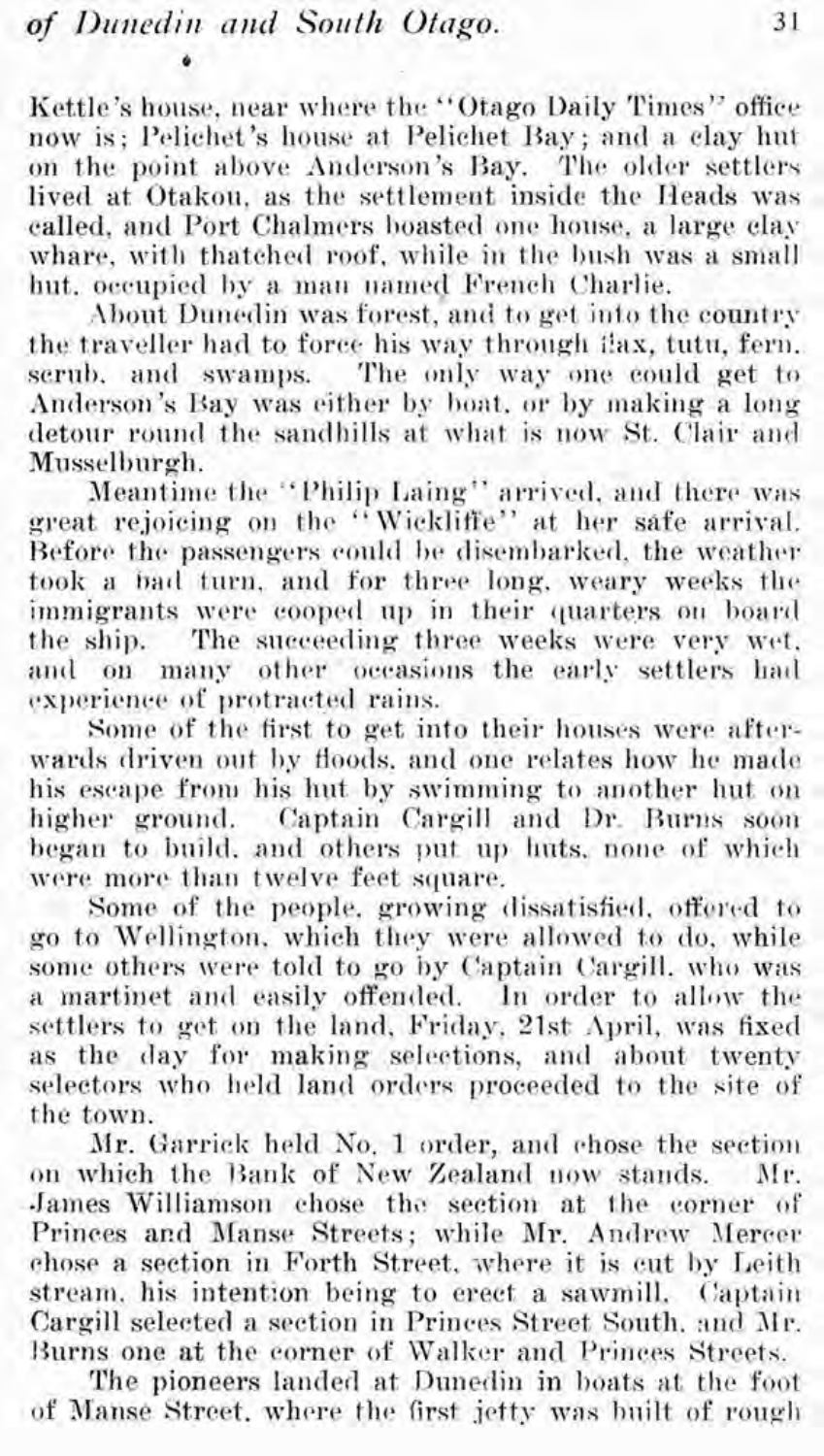

MR. AND MRS. MATTHEW MARSHALL 1848, "Philip Laing," AND 1849, "Larkins."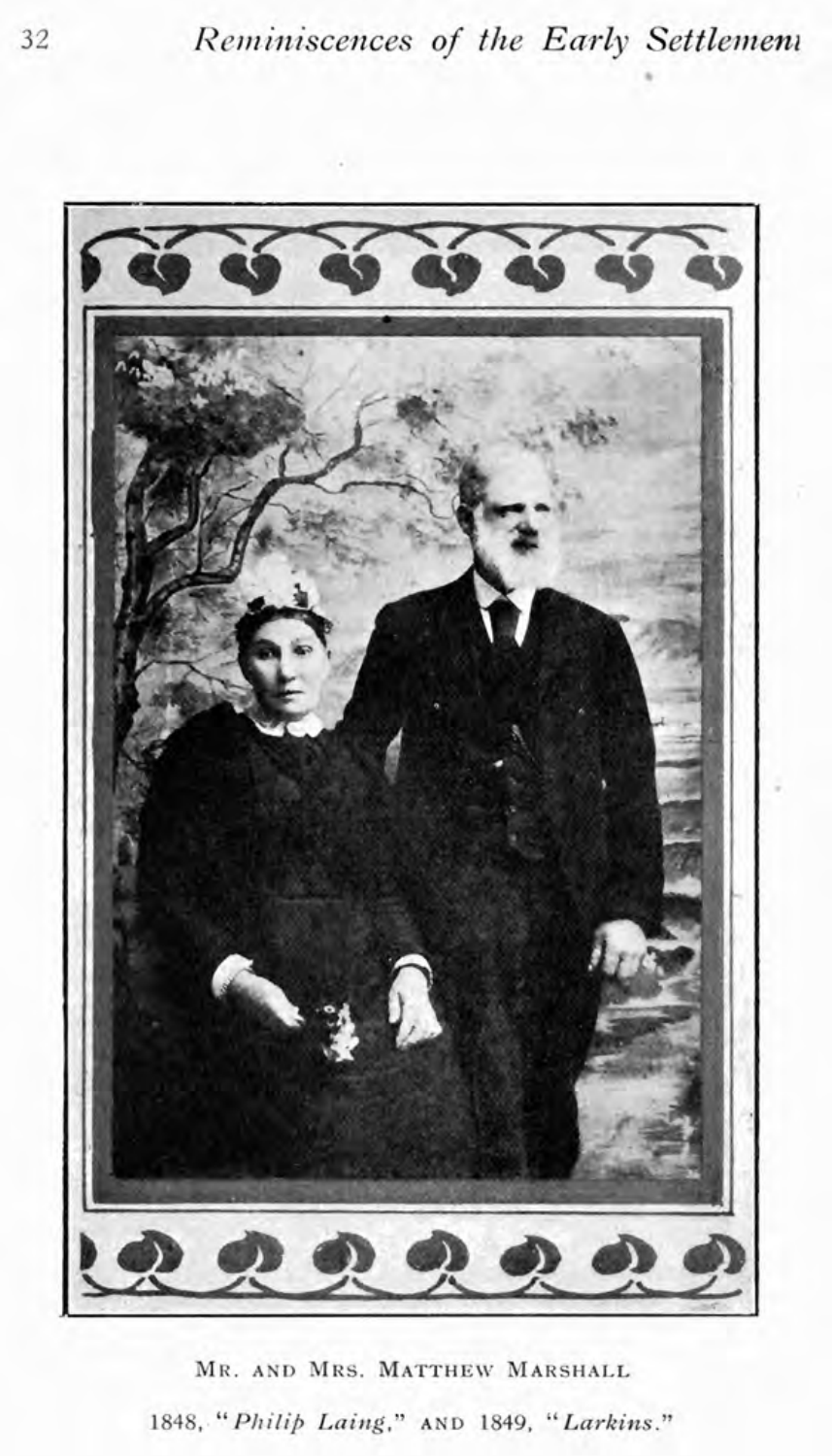posts, and planked over on top. They found the whole frontage had been withdrawn for public purposes, and were very angry thereat, as this was in direct violation of the contracts entered into with land purchasers in London and Edinburgh; but, as there was no court to appeal to, they had to make their selections in the next. best place, which appeared to be along Princes Street, which was represented by two survey lines. The street itself consisted of flax, grass, stumps, trees, creeks, and bogs.

The first houses built by the settlers were wattle and dab, and Mr. James Adams thus describes the erection of his house :--... 'On my leasehold there was a clump of Mapan trees, but before cutting them I stretched a line through them for the ground plan of the house. Trees which coincided with this line I left standing, and those out of line were cut down ancl put in the line by digging holes. By this plan the walls were made strong and substantial in one day. The natives then put small wands or wattles across the uprights about twelve inches apart, fastening them with flax, and over all they laced the long grass to the wattles, did the same to the roof, and at the end of four days my house was habitable. There was a difference of two feet in the gables, but, as no one could see the four corners at once, it was not known to anyone but myself."

This shows that Mr. Adams' first house was a grass house. Wattle and dab houses were built in the same way, only that wattles were nailed across at intervals of a few inches, inside the uprights. Then the whole was plastered with a mixture of well-wrought clay and chopped grass. The windows were in many cases calico. stretched across the opening, while the fireplace occupied nearly the whole of the end of the honse. Firewood was plentiful, and the settler could at least indulge in the luxury of good fires. The floor was generally the natural soil, packed level with the spade before the walls of the house were erected.

Several settlers brought material for houses with them. Captain Cargill had one of these houses, while Mr. Garrick had one which was afterwards the Royal Hotel; one belonged to 3lr. Edward Lee: Air. Cutten and Mr. Jeffreys had each a small'honse. and there was one for Dr. Burns. These were the first timber houses built by the immigrants, although a party of sawyers had been at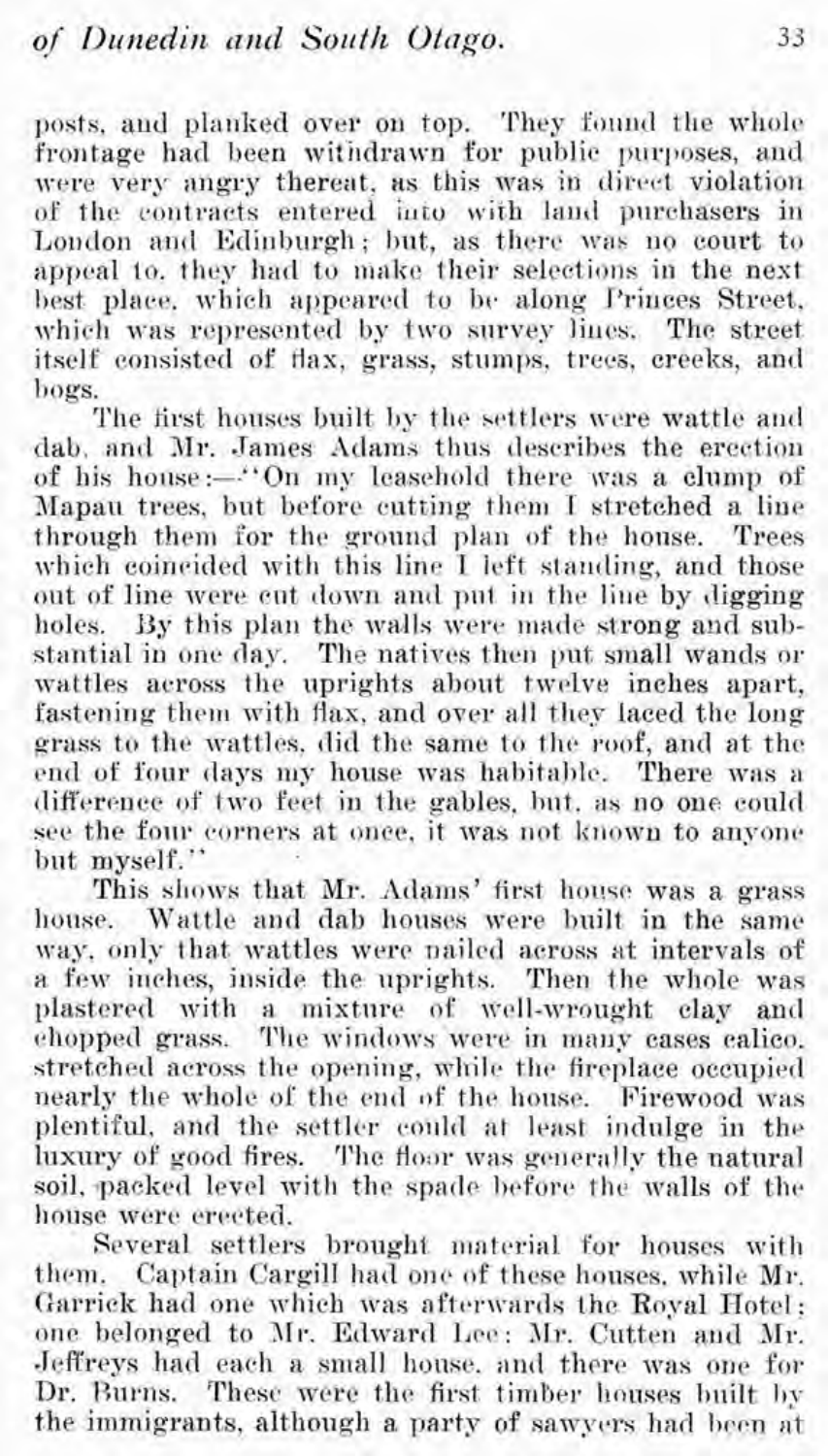work, for some months before the pioneer ships arrived. sawing timber for the use of the settlers.

The first party of sawyers consisted of Messrs. David Carey, John Logan, Charles Hopkinson, and James Bell. Antonio Joseph, who had run away from the whaler "Favourite," was cook to the party. When the pioneer ships were lying in the harbour. Mrs. Anderson bought timber of these sawvers to build her hotel. Shortly after that the Company's sawyers commenced work in what is now called Sawyer's Bay, where the first sawmill was erected by Hugh McDermid.

Captain Cargill often allowed people to build on what is now the Town Belt, and fence in a garden. One man, named Thorburn, fenced in half an acre and built a house. but he had killed some of the Captain's pigs which were running about. The Captain heard of it, and made inquiries from Thorburn, who asked: "Who told you?" "My girl," was the reply. The girl had the misfortune to be cross-eyed, and Thorburn asked: "How could you expect a girl with a crooked eye to see straight?" "No matter, you'll have to remove." said the Captain. "Which-house or garden?" "Both." "Well, I must say 1'll look well, walking about with my house and garden on my back," was Thorburn's reply; but it was no use, he had to go. On another occasion the Captain found fault with one Simpson, a shoemaker, who had put up a sign: "Shoemaker to Her Majesty." Simpson refused to take it down, saying: "I did not say which queen; it might be Queen of Sheba for all you know."

Gradually the pioneers made their selections, or leased sections, and built houses until the first batch of immigrants were all housed. The next concern was to set the labourers to work, and the formation of Princes Street commenced. Wages for labourers were fixed at 3/- per day of ten hours, and for tradesmen at 5/- per day. Work commenced at six in the morning, and continued till nine. Then there was an interval of one hour. Work was resumed at ten and continued till two, when another interval of an hour was given. From three to six finished the day.

Farm servants had their wages fixed at £30 a year. with 10lbs, of meat, 10lbs, flour, or 5lbs, potatoes for every pound of flour. They were to get a house free and liberty to graze a cow. A married man got 50 per cent. more. When Captain Cargill announced that, owing to funds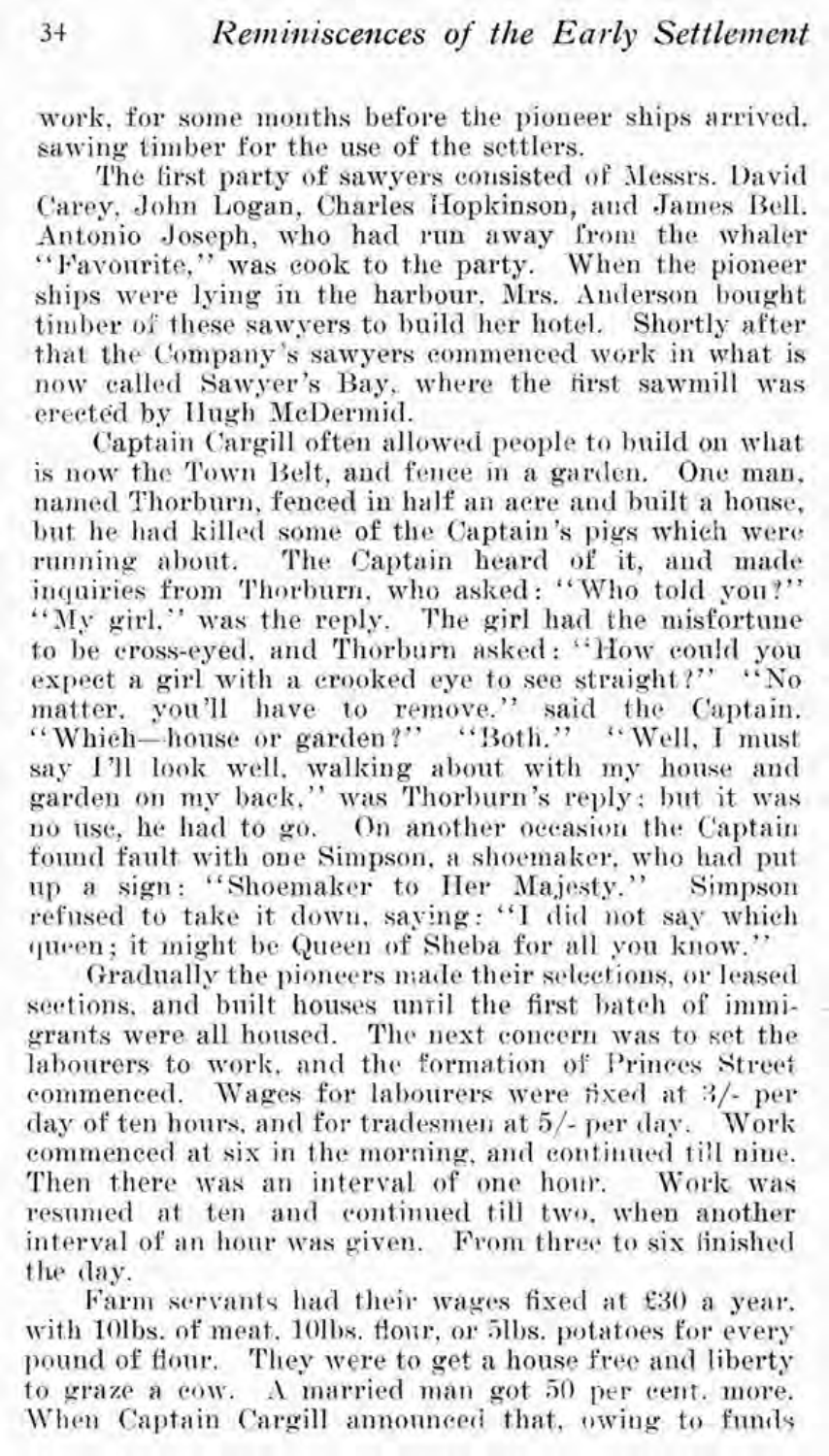available for wages becoming exhausted, the wages woulcl he reduced from **3/-** to **2/6** per day for labourers, the men left in a body, with one or two exceptions, one of whom said: "What can a man do? He cannot starve nor let his children starve." The men wanted shorter hours, but Captain Cargill pointed out that they were working shorter hours and earning more than they would at home. In the end they had to return to work, and the formation of Princes Street went on apace.

.Roads to tap the country districts were commenced, and by the end of May things had progressed so much that all the immigrants had left the "Philip Laing" and taken up their quarters in Dunedin.

The selection of suburban lands was not made for some time after the town sections were taken up. The first country settlers went to Half-Way Bush. After that sections were taken up at Kaikorai, Green Island, and the Peninsula: also in the Suburban Town District, and at North-East Valley. Several of the early settlers chose selections at Port Chalmers in preference to Dunedin.

On account of the very wet weather the selection of rural lands was not made for a considerable time. Parties were organised to inspect and report, and several selections were made in the Molyneux District, but most were made in the Taieri. The earliest settlers in the Taieri were Dr. Williams and Mr. Milne at Henley, and Mr. Edward Palmer at Otakia. Mr. Valpy went to Waihola. Park, and other settlers to other parts of the Taieri Plain.

Mr. Archibald Anderson, who came to Otago before the arrival.of the pioneer ships, says that, when he first saw the Taieri Plain, it was all under water, only a patch of bush near Allanton heing visible. With the spy-glass he could see the movements of the tips of the flax blades at the surface of the water. As the flax was ten or twelve feet long, the depth of the water may be guessed. He warned the first settlers, but they would not believe him. However. fires soon cleared away the flax, and the clearings made along the hanks of the river formed a better outlet for the waters, with the result that no one has since seen such a flood as described by Mr. Anderson.

The immigrants did not wait for roads to be constructed, but set out, often accompanied by their wives and children, to force their way through flax, fern, and tutu. and to wade through streams and swamps, with toil and difficulty. Gradually they spread through the Taieri.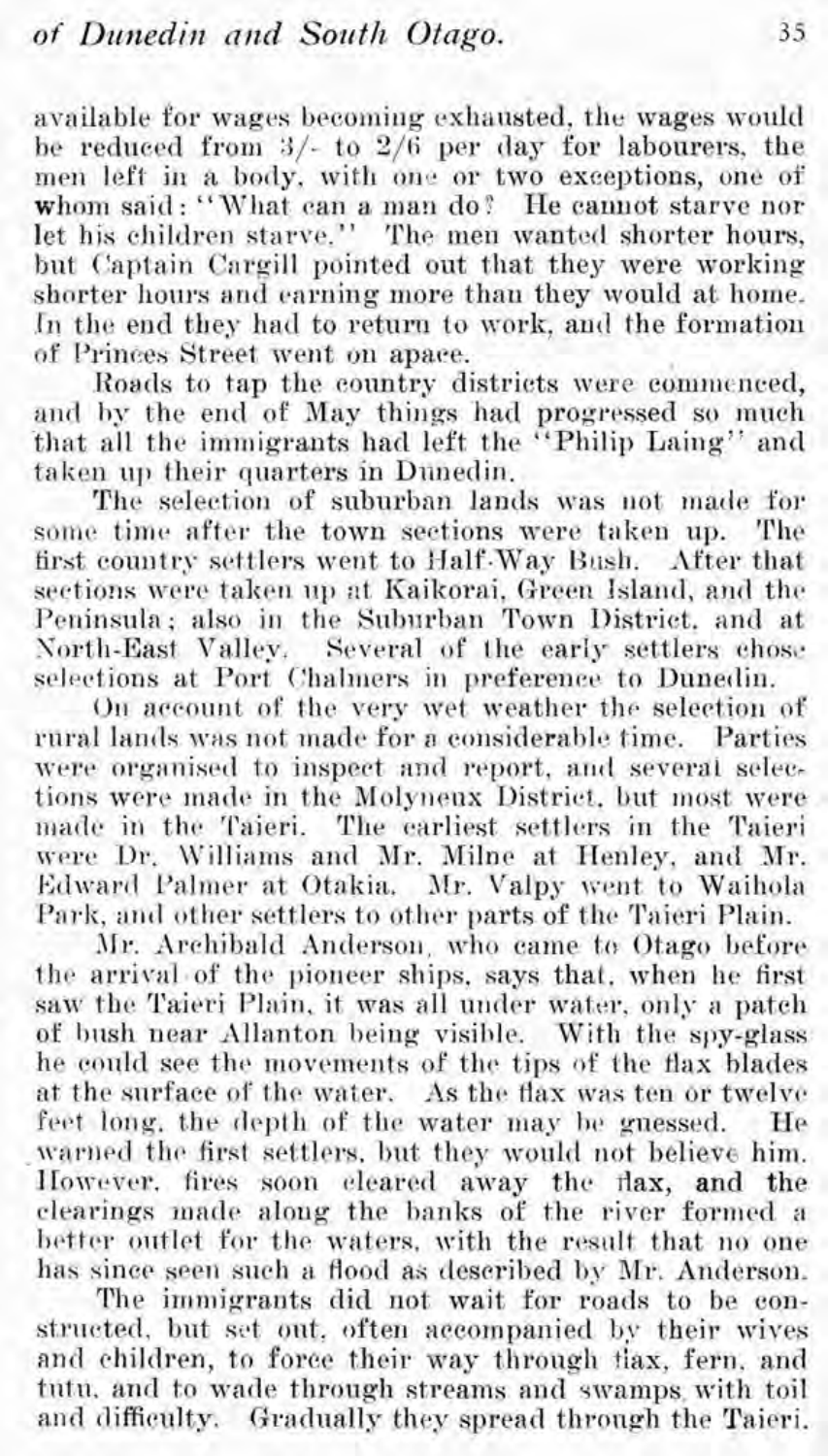Tokomairiro, and Molyneux Districts. Amongst others who settled on the Taieri were Edward Lee, James Fulton, Francis and William McDiarmid, James Buchanan, Donald Borrie, Grant, James Dow, and Rennie. At Berwick a Mr. Henderson had a large run.

Meanwhile other vessels arrived. The "Victory." with a small number of passengers, arrived on July 8th. the "Blundell" on September 21st, the "Bernieia" on December 12th, making the fifth vessel to arrive in 1848.

Before the end of the year a forward move was made by the settlement. The first Custom House was erected. the Church and School were opened, and the first newspaper, the "Otago News," printed and published by Mr. H. B. Graham, made its appearance on 13th December.

Law and order were established along with the settlement, and Mr. A. R. C. Strode was the first Resident Magistrate. At the same time Mr. McCarthy opened the first Custom House. The Police were represented by Sergeant Barry, Corporal Smith, and Privates McKain, L. Stewart, C. Stewart, and a Maori named Epa. These were stationed at Otakou, but Barry removed to Dunedin, leaving Smith and a couple of constables at Port Chalmers. Shortly afterwards Shepherd was a constable in Dunedin. and Donald Ross was appointed to the Southern Districts.

The first lock-up in Dunedin was a small weatherboard hut, and the first prisoner (French Charlie) kicked the boards out in the night, and so got free. The next prisoner was chained to the lamp-post, erected to show the dangerous creek at Watson's Hotel Old Gibbs was a wild man, and the police knew it was no good putting him in the lock-up, so he was marched to the lamp-post. where he made night hideous with his cries, till he was released in the morning to come before the Magistrate. After that a more substantial structure was built of strong posts, lined with timber inside, near where the present gaol now stands.

So the year passed. The first road to the Taieri by Half-Way Bush was made, bridges were built, and substantial houses erected. The New Year, 1849, had not long been entered upon when the "Ajax" arrived on January 8th.

On March 23rd and 24th, 1849, the first anniversary of the young colony was celebrated with great eclat. The first day was devoted to aquatic and rural sports, and the second to horse racing. On the 23rd, public worship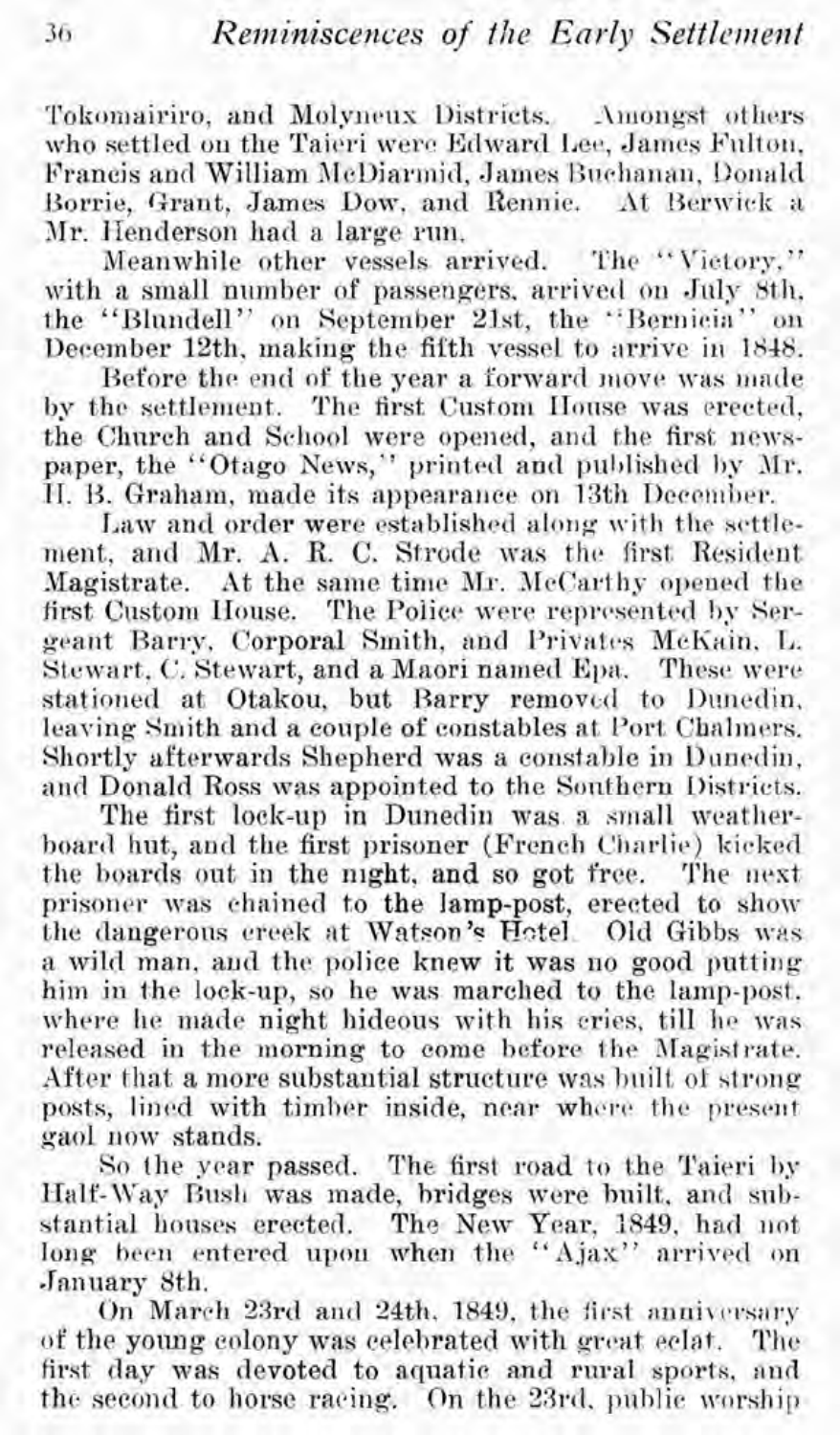was held at 11 a.m. and 2 p.m. in the Church, and the newspaper gave a stirring account of thc state of affairs in the settlement.

During the second year, progress was steady, and, by the end of June, a dray road was completed as far as Saddle Ilill. The first Post Office in Dunedin was kept by Mr. Archibald Anderson, who resigned in August, when Mr. H. B. Graham was appointed. One of the most notable events of the second year was the recognition of the eight-hour day in February, 1849, and ever since eight hours has represented a day's work in Otago.<br>During the year 1849 the following ships arrived:

"Mariner." 8th June; "Larkins," 11th September; "Kelso," 21st November; and the "Mooltan," 25th<br>December. The second anniversary was celebrated by The second anniversary was celebrated by races at Half-Way Bush, and by a regatta at Port Chalmers on March 27th.

During the three following years the settlers had to encounter many hardships. Most of the supplies came from Sydney, in Mr. Jones's schooner, the "Scotia," and there were times when the expected visit of the vessel was delayed longer than usual, when the settlers were driven to the direst straits.

The snrvivors of those days of hardship remember well when not a pound of flour could be obtained in Dunedin for love or money. A little wheat was procured from the Maoris, and a coarse flour made by grinding it in a steel niill turned by hand; some even tried to grind it in a coffee mill. The coarse flour thus ohtained, after the roughest of the bran had been sifted out, made fairly good bread. The camp oven was the universal cooking appliance, bnt those who could not afford one had to make damper bread. that is, bread covered over with hot ashes after a big fire had been allowed to barn low. and so cooked before the heat cooled off.

When no tea was procurable the settlers used manuka leaves, or the leaves of the piri-piri or bid-a-bid. For coffee they roasted wheat, and ground it in a coffee mill. For tobacco the men smoked manuka bark, and tea leaves, when these were available. There was a time when the settlement was without salt, and for days on end every household might he seen boiling sea water, till a little salt could be gathered at the bottom of the pot. Those who came to Otago after means of communication had been fairly established knew nothing of the disadvantages under which the pioneers laboured.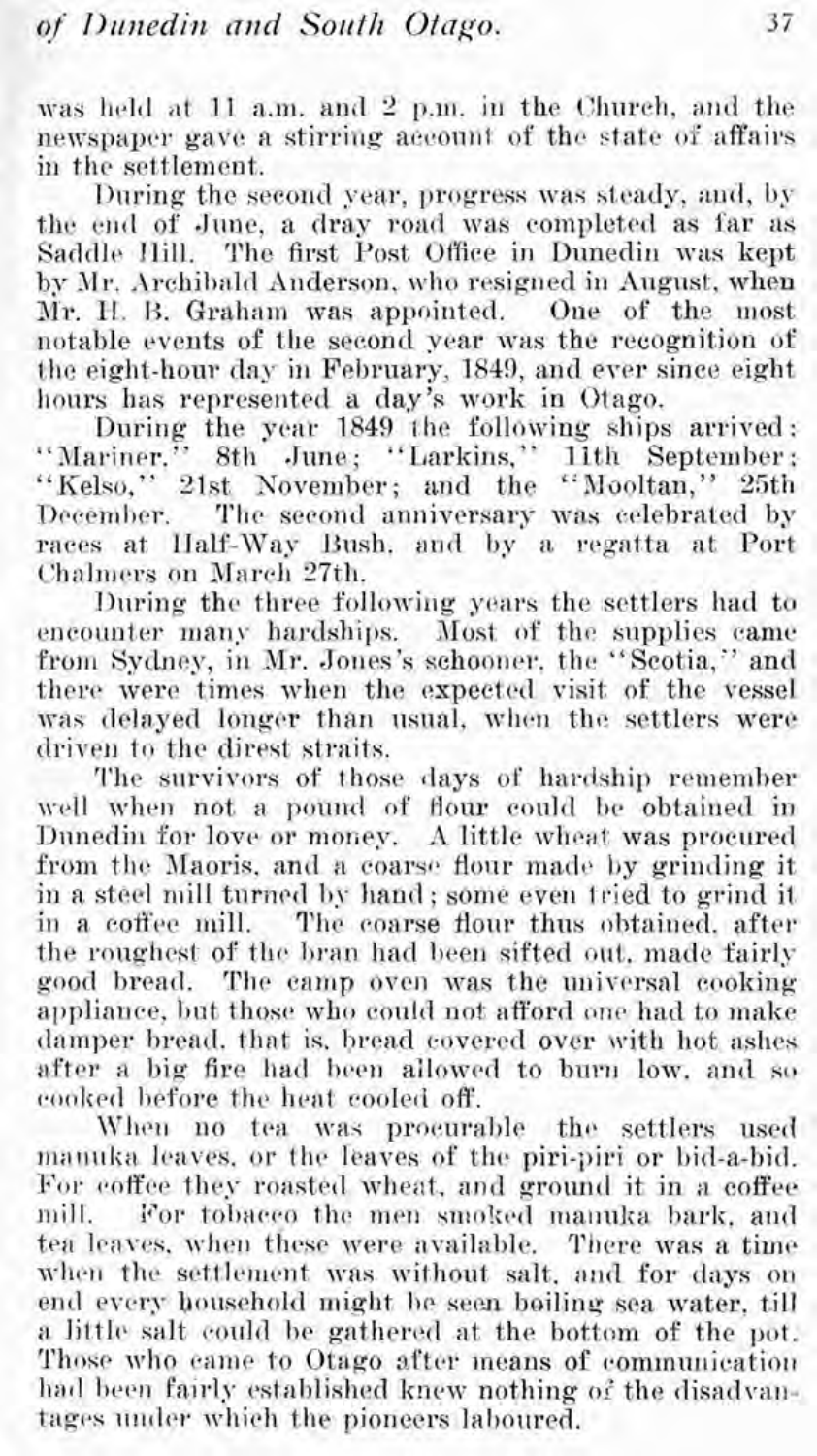Many of the first settlers in Tokomairiro and Molyneux had to carry their supplies on their backs from Dunedin, and there are those living who have carried 50lbs, of flour to the Molyneux.

The following sketch from the pen of Mr. James Elder Brown gives some idea of the prices current, and the difficulties that had to be met with :-

In 1851-Flour ranged from  $20/-$  to  $35/-$  per 100lb.; 41b. loaf, 11d. to  $1/2$ ; beef and mutton, 5d, and 6d, per 1b.

1852-Flour, 18/- to 35/-: loaf, 9d, to 1/2; beef and mutton, 5d, to 6d.

1853-Flour, 25/- to 40/-; loaf, 1/- to 1/3; beef and mutton, 5d, to 7d.

During these three years there was overy element of stagnation. There was no proper system of land sales and no money to carry on improvements. All goods now paid duty, but there was no corresponding outlay of The price of some of the products, especially money. wheat at  $8/-$  and  $10/-$  per bushel, may seem excessive, but it has to be taken into account that almost the whole was. grown on bush land, necessitating hard labour in every part of the process-from felling, burning off, chipping in with hoe or spade, reaping with hooks, threshing with flail, and winnowing in the wind. The high prices of 1853 were caused by the failure of supplies from Sydney.

The supplies grown by the settlers were chiefly confined to the suburban lands and the sides of the harbour. The chief means of communication with the latter was by boat, and nearly every settler had to have one. The only way to reach the Peninsula with animals was to go round by the Forbury and the sandhills. The way to reach Dunedin was by a footpath across the swamps, with small bridges on the creeks. The farmers of the day were just the labourers who had managed to acquire a few acres of land which they cultivated with great care. In Dunedin, in many cases, the tradesmen and others grew their own potatoes and vegetables, while some kept cows on the unoccupied parts, and supplied milk and butter to the others. There were few employers of labour. and everyone did his or her best to find means of employing themselves by eutting timber, feneing, or firewood, &c., and bringing them to market. Neighbours often assisted each other or exchanged labour. Money was very scarce, but there was searcely a person who could not go to a store and get whatever supplies he needed, without any question as to when they would be paid for.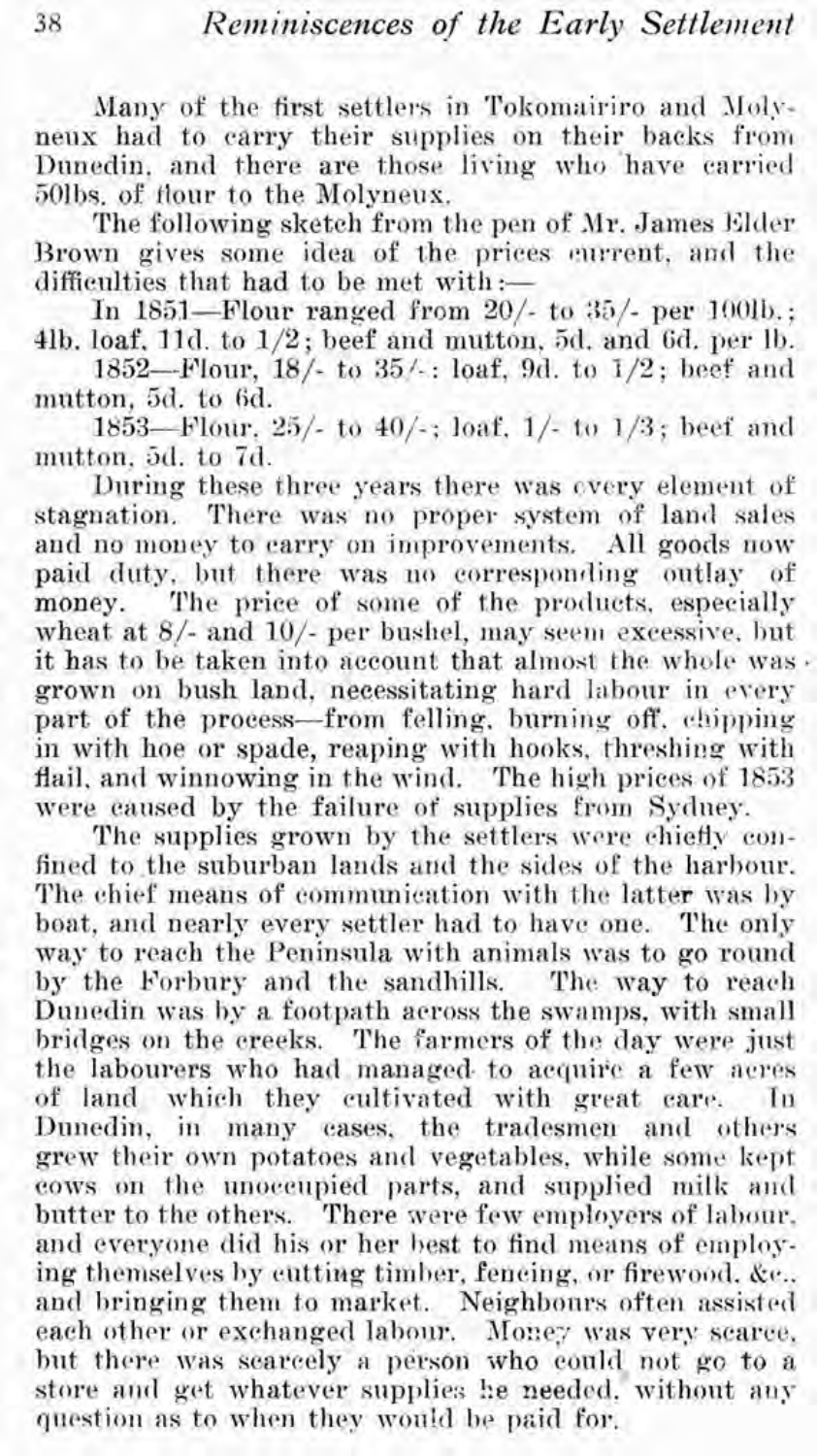With the advent of the Provincial Council, which was established in 1853, the members being Messrs. Cutten, Rennie, and Adams, representing Dunedin, and Jiessrs. McAndrew, Reynolds, Harris, Gillies, McGlashan, and Anderson, the country districts, a stimulus was given to everything. More people arrived, and public works were entered upon with vigour. Those who wished to get land paid a deposit of  $10/-$  an acre, and signed a guarantee to accept the terms that might he fixed by Hegulation, and when, in 1856, the new Regulations came into force for the sale of Waste Lands at  $10/-$  per acre, with  $£2$  per acre to be expended on improvements in four years, the Province might be said to he fairly launched into a state of prosperity.

I'erhaps the most startling event in the history of the colony so far was the robbery of the Custom House, at Port Chalmers. The safe, containing £1,400, had been looted and conveyed, no doubt, to a boat waiting for the purpose. Search was made of the various bays near the Port, and Mr. James Adams had the good fortune to find the safe unopened, half-submerged in the water.

An inquiry was instituted, and a reward of  $£100$ offered, but to no purpose. Shortly after this the Custom House was removed to Dunedin, and its robbery was never again attempted.

Meantime immigrant veescls continued to arrive, and in 1859 the population in Dunedin had risen to 2,262, while Otago as a whole contained 3,899.

From the foregoing it will be seen that settlement had spread throughout the country, and the agricultural and pastoral industries had obtained a good foothold. In 1857, the only portion of the Otago Province settled was the Taieri Plain, Green Island, and Balclutha Districts. while here and there portions of land were taken up along the South Road as far as Popotunoa. Northwards, there was hardly any settlement, all the country being held as large runs.

About Oamaru there was no town, and even in 1861 only a few houses. The first lands in the district were sold in **2853,** at the then fixed price of **lo/-** per acre. to Messrs. Fraxer. at the Bluff, Moeraki; Benjamin Bailey and John Lemon. at Otepopo; Wm. Jones, at Lavant : J. R. Jones. at Puketapu; J. F. B., C. E. A., and C. Suisted, at Otepopo. In November of this year the Filleuls took up the Papakaio Run, and Hugh Robison the Oamaru Run.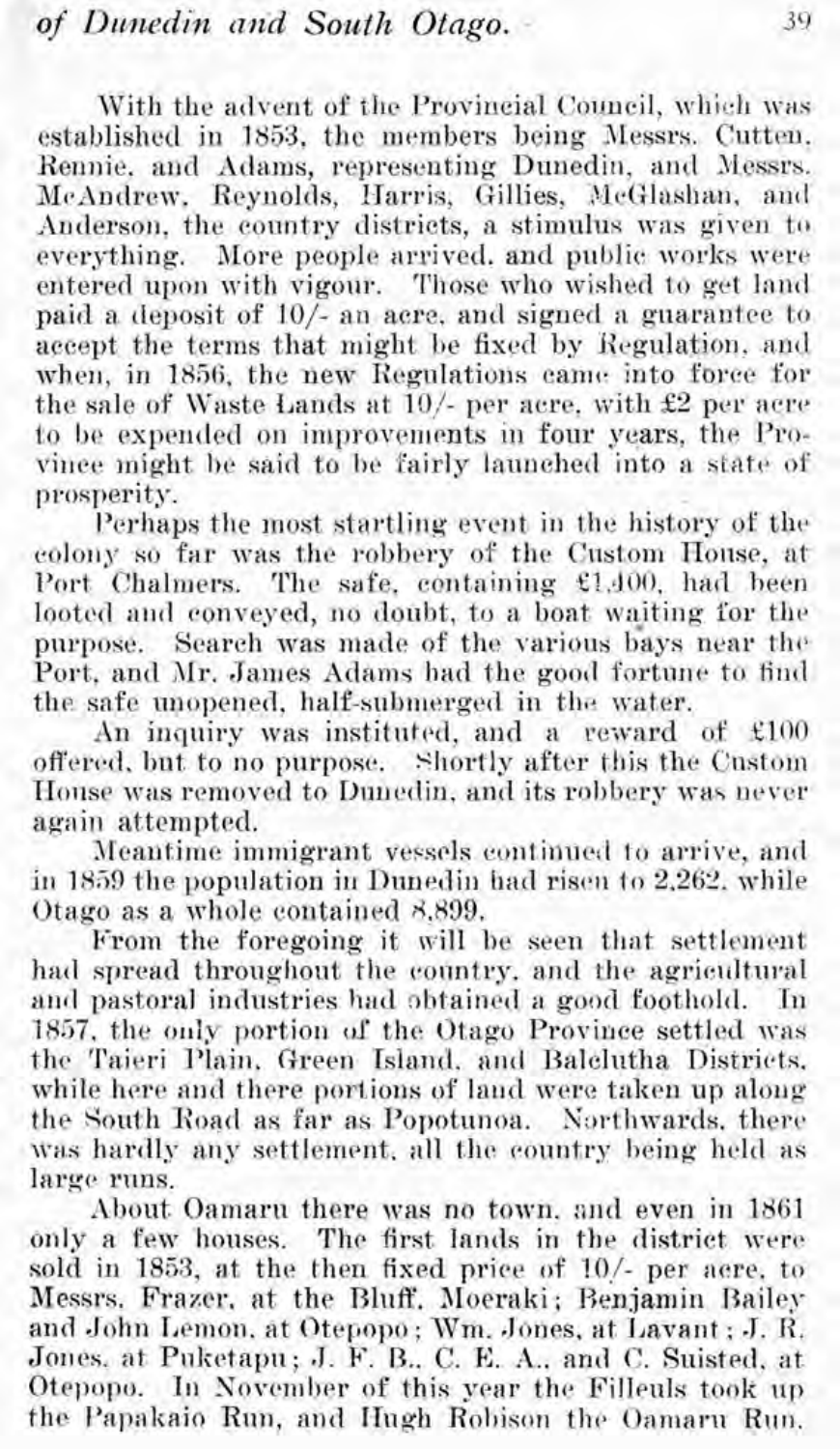From 1553 to 1858 the chief runholders up to the Waitaki were the Filleuls at Papakaio; H. Robison, the Oamaru Run: Williams and Lemon, Waikoura Run; Rich and Teschemaker, Kakanui: Frazer Bros., Tuparitaniwha and White Bluffs; W. S. Trotter, Te Awa Kokomuko, between Horse Range and Moeraki; H. MeHugh, Moeraki; John Jones. Waikouaiti and Puketapu ; Suisted, all the land from the Otepopo to Oamaru; W. H. Valpy, the Maerewhenua Run ; Borton and McMaster, between the Awamoko and Maerewhenua Rivers; J. J. MacEvoy, between the Maerewhenua and Otekaike Rivers, bought from the original holder, one Lawson; W. H. Dansey, Otekaike Run, purchased from J. P. Taylor; Julius Bros., Rugged Ridges Run; the Rev. J. C. Andrews, the Otemata Run; H. C. Robison, the Omarama Run; John MacLean, Morven 1Iills; Gouch and Niller, the Longslip Rim; and A. Mac-Murdo, the Upper Waitaki Plain.

In 1855 Robison sold his Oamaru Run to W. H. Valpy, and in the same year E. MacGlashan purchased a share in Suisted's Run at Otepopo. In 1857 Major Richardson bought out Suisted's interest in all the runs, and Suisted left Otago about the end of the pear. In 1854 Rich .and Teschemaker brought sheep overland from Nelson, intending to take up a run in the Molyneux District; but they changed their minds, and took up the Kakanui Run. as stated. In 1857 Valpy sold his Oamaru Run to the Fillenls, who in 1859 sold to Jas. Hassell. who held it till it was proclaimed a hundred by the Provincial Government in 1862. About the end of 1858 Frazer Bros. sold their sheep station at the Bluff to Dr. Gleeson, and E. MacGlashan sold his Otepopo Run to F. Fenwick. In 1859 C. Hopkinson had a run somewhere about the Shag River, and from a return by Mr. Logie, chief inspector of sheep, the number of sheep-owners totalled 56, the number of sheep held in the Northern District being stated as 201,649.

At the beginning of 1857 the population in the north was 285, and it mas in this year that the first northern mails were carried, the offer of David Hutchison, at the rate of £290 per annum, being accepted, and the first mail started from Dunedin on Monday, 2nd February. On the 10th February, a Mr. H. C. Hertslet, who had carried on business at Moeraki, advertised that he had enlarged his business, and had for sale all the goods usually required at stations. For some time Mr. and Mrs. Hertslet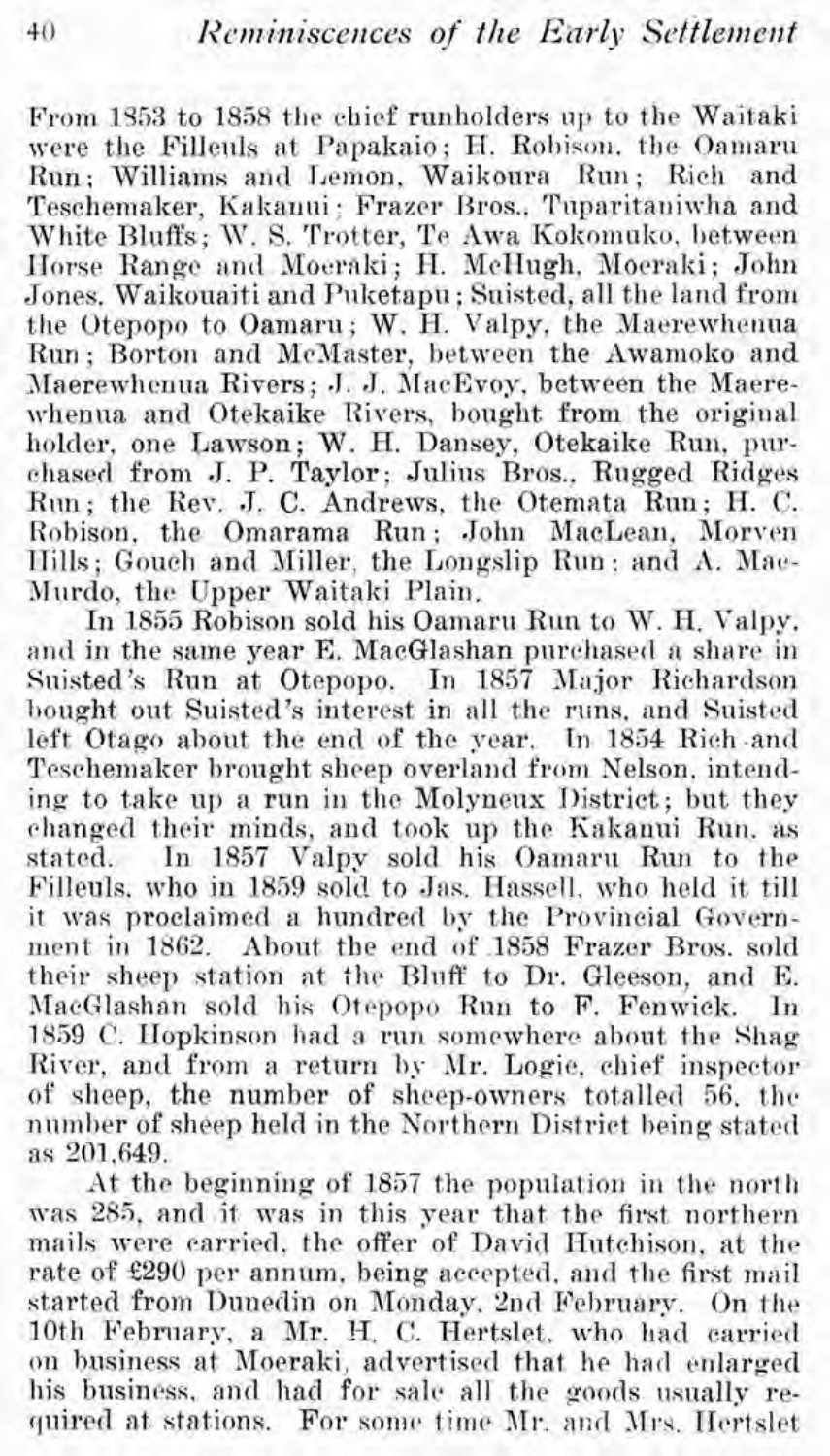were the only white family at Moeraki, and were on excellent terms with the Maoris, of whom a large number resided in the neighbouring kaik.

The site of Oamaru was not laid out and offered for sale until 1859, and between 21st March and 6th April 17 sections were put np to anction, renlising £291, the upset being £12 10s. per quarter acre. Prom records it appears that the population at this time was only 25, but in 1861 it had increased to 210. The first real house was built in 1859 for Dr. King, and at the end of the year there were bnt four substantial dwelling-houses, belonging respectively to Henry France, Dr. King, J. Hassell, and H. Hertslet.

At this time Oamarn was visited by the Rev. Wm. Johnstone, of Port Chalniers, at intervals of about three months, and in February, 1860, he preached the first sermon delivered in Oamaru in Mr. Hassell's woolshed, the congregation of between 20 and **30** being nearly the entire adult population. During 1860 the s.s. "Geelong" was engaged to make one trip a week between Dunedin and Oamaru, at a subsidy of  $£1,500$  a year. for two years, and soon the trade assumed such proportions that the authorities placed a bulk, "Thomas and Henry," in the bay for the accommodation of steamers and other craft, and William Hay was placed in charge of her.

The news of the discovery of gold at Tuapeka had little effect at first, but when reliable information was received caused great excitement. so much so that in July the town and district appeared nearly deserted. In this year there were only 47 houses in the town, very few being of stone, which cost **6d.** a foot at the quarry and 6d. a foot cartage. During 1862 large numbers of sections were sold, bnt it was not until **1863** that the town made much progress. That year was one of the best and busiest experienced, and the prosperity of the place was finally assnrerl.

The first school in East Taieri was started in 1853 or 1854, a Mr. Gebbie acting as teacher, till the arrival from Home of Mr. John Hislop in 1856. Mr. Hislop continued in charge till 1861, when he was appointed Inspector and Secretary in charge of the Otago Schools. Mr. James Waddell succeeded to the school, and occupied the position for nearly forty years, being succeeded, on his retirement, hy his son James.

The coastal trade of the young colony was carried on